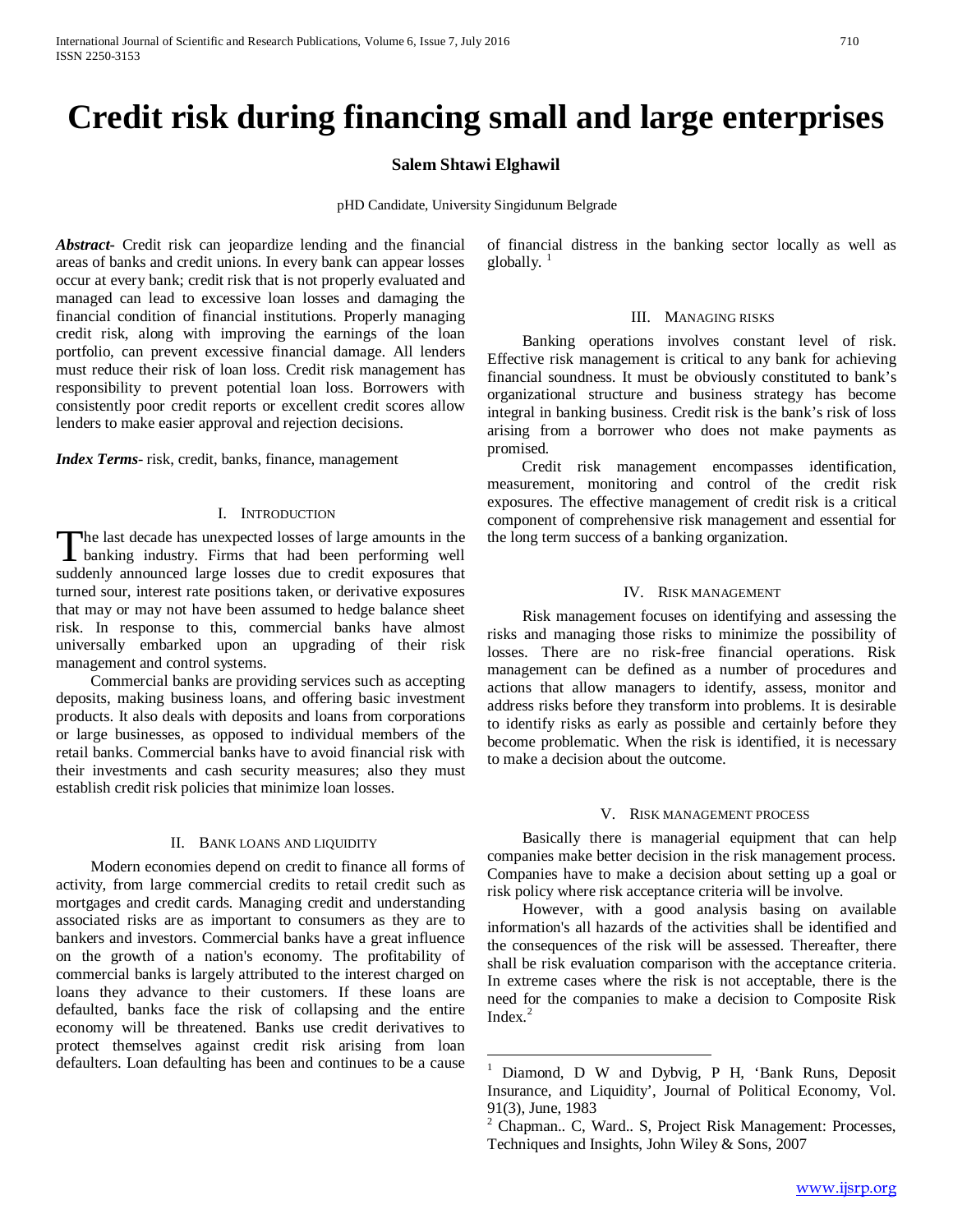## VI. BASIC STEPS OF RISK MANAGEMENT PROCESS

 Risk management process is the basic principle of understanding and managing risks. It consists of the several phases. [3](#page-0-2) All steps in this process should be included when dealing with risks, in order perform business with minimal losses.

 According to the standard ISO 31000 "Risk management – Principles and guidelines on implementation," the process of risk management consists of several steps as follows:

Risk management contains:

- 1. identification,
- 2. measurement,
- 3. aggregation,
- 4. planning and management,
- 5. as well as monitoring of the risks arising in a banking business.

#### VII. BENEFITS FROM RISK MANAGEMENT

 To maximize the efficiency of risk management, the risk management process should be incorporated in all segments of business performance from the beginning. In this way, risks will be discovered and managed on time. In other words, risk management contributes to a better view of possible consequences resulting from unmanaged risks and how to avoid them.

# VIII. CREDIT RISK

 Credit risk is the possibility of occurrence of adverse effects on financial result and capital of the bank caused by the debtor's failure to fulfill its obligations to the bank.<sup>[5](#page-1-1)</sup> Credit risk arises from non-performance by a borrower. It may arise from either an inability or an unwillingness to perform in the precommitted contracted manner. This can affect the lender holding the loan contract, as well as other lenders to the creditor. Therefore, the financial condition of the borrower as well as the current value of any underlying collateral is of considerable interest to its bank.

 The risk of loss stemming from a borrower's failure to repay a loan or otherwise meet a contractual obligation. Credit risk arises whenever a borrower is expecting to use future cash flows to pay a current debt. Investors are compensated for assuming credit risk by way of interest payments from the borrower or issuer of a debt obligation.

 Credit risk is the primary financial risk in the banking system and exists in virtually all income-producing activities. How a bank selects and manages its credit risk is critically

<span id="page-1-1"></span>Banking Industry. Springer. Berlin. 2004

important to its performance over time; indeed, capital depletion through loan losses has been the proximate cause of most institution failures. Identifying and rating credit risk is the essential first step in managing it effectively. Credit risk is closely tied to the potential return of an investment, the most notable being that the yields on bonds correlate strongly to their perceived credit risk.

 The higher the perceived credit risk, the higher the rate of interest those investors will demand for lending their capital. Credit risks are calculated based on the borrowers' overall ability to repay. This calculation includes the borrowers' collateral assets, revenue-generating ability and taxing authority (such as for government and municipal bonds). Credit risks are a vital component of fixed-income investing, which is why ratings agencies evaluate the credit risks of thousands of corporate issuers and municipalities on an ongoing basis. <sup>[6](#page-1-0)</sup>

## IX. CASE STUDY OF CREDIT RISKS IN LIBYAN BANKS

 This study will attempt to address another aspect of analysis of the problem through an applied study, in which other previous studies did not address, to illustrate to what extent commercial banks operate in Libya rely on financial analysis in their credit decision.

 According to the Central Bank of Libya, there are sixteen banks in Libya. Libya's banking system is dominated by four banks which are owned in full or in the majority by the Libyan Central Bank (Jamahiriya Bank, Wahda Bank, Sahara Bank, Umma Bank and the National Commercial Bank). These banks constitute almost ninety percent of Libyan banking sector assets.

 All of these banks have capital of at least 10million Libyan Dinars, and two of them (Wahda Bank and Sahara Bank) were in the process of being privatized in 2006. Frances BNP Paribas acquired 19% of Libyan Sahar Bank in July 2007, and took operational control of the bank. The deal also includes an option allowing BNP Paribas to purchase additional shares up to 51% of Sahara's capital over the next three to five years. In November 2007, five foreign banks were short listed for the privatization of Wahda Bank, including French, Italian, Jordanian, Bahraini and Moroccan institutions; Arab Bank (of Jordan) was selected. They bid on a 19% of the share of Wahda Bank, with the option to increase their ownership to 51% in three to five years. The Central Bank announced in October 2007 that it would merge Umm bank and Jamahiriya bank into a single entity; that process was completed in year 2000, although there are still branches open under the banner of each bank.

 Libyan Banks get most of their funding from customer deposits, which were 83% of their liability base as of Nov. 30 2008. They reinvest most of these funds with the Central bank of Libya in the form of demand and time deposits. Also, loan/deposits ratio has been consistently decreasing going from 41% on Jan 31 2007 to 23% on Nov. 30/2008(Libyan central bank, 2009).

 <sup>3</sup> Smith, N.J., Merna, T. and P. Jobling, Managing Risk in Construction Projects, Oxford: Blackwell, 2006

<span id="page-1-0"></span><sup>4</sup> Thomas, P., Strategic Management, Course at Chalmers University of Technology, 2009<br>  $^5$  Gundlach, Matthias & Frank Lehrbass: CreditRisk+ in the

 $6$  Gundlach, Matthias & Frank Lehrbass: CreditRisk+ in the Banking Industry. Springer. Berlin. 2004